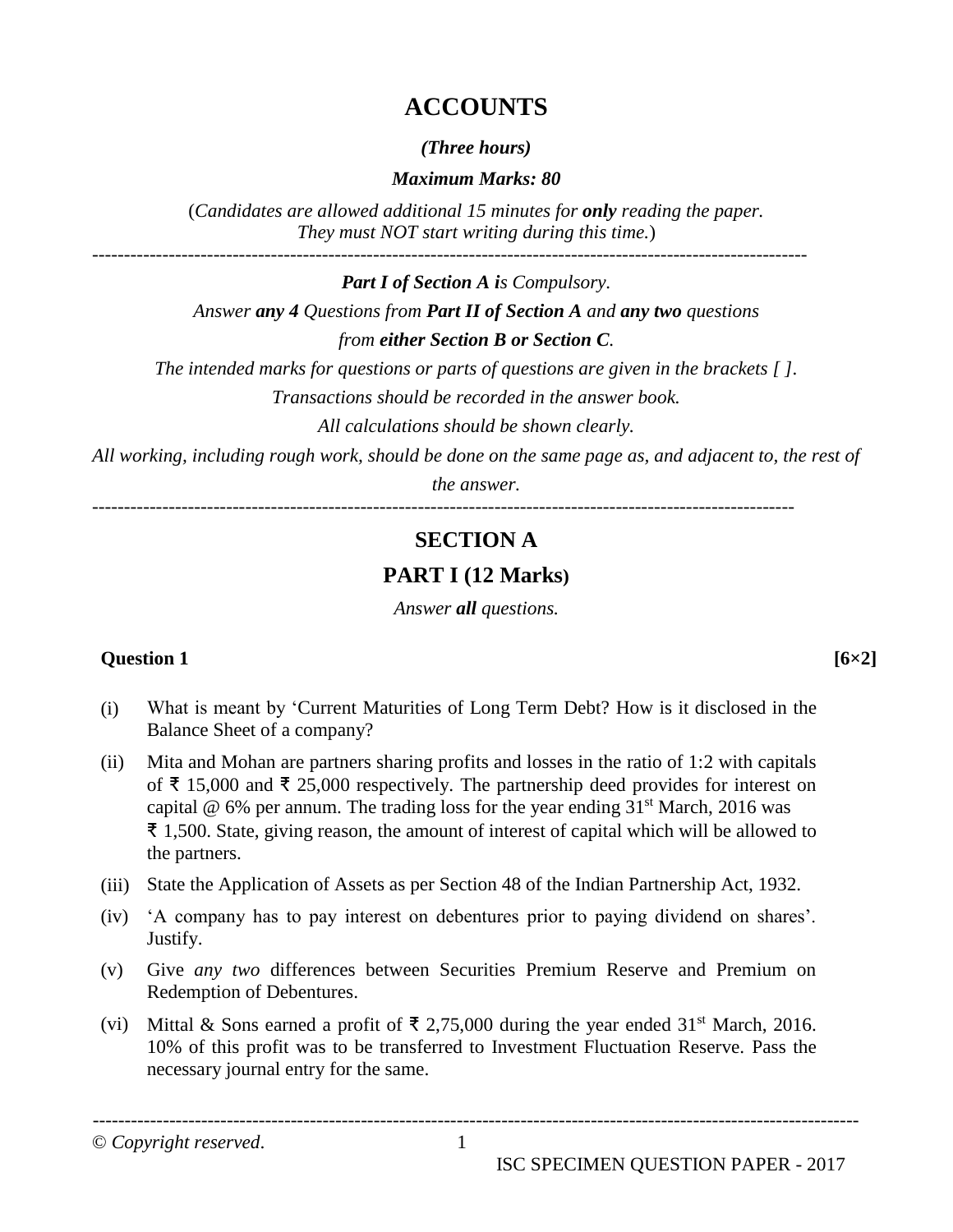### **PART II (48 Marks)**

*Answer any four questions.*

#### **Question 2**

(A) Mohit and Keshav are two partners sharing profits and losses equally. The Balance Sheet of their firm as at  $31<sup>st</sup>$  March, 2016, was as follows: **[8]**

|                        | Liabilities | Amount (₹) | Assets               | Amount $($ ₹ $)$ |
|------------------------|-------------|------------|----------------------|------------------|
| Creditors              |             | 12,330     | Cash in hand         | 13,000           |
| <b>General Reserve</b> |             | 2,000      | <b>Book Debts</b>    | 10,200           |
| Capital                |             |            | <b>Closing Stock</b> | 6,730            |
| Mohit                  | 19,030      |            | <b>Building</b>      | 19,300           |
| Keshav                 | 18,870      | 37,900     | Goodwill             | 3,000            |
|                        |             | 52,230     |                      | 52,230           |

Keshav retires on 1<sup>st</sup> April, 2016 on which date:

- (i) The Goodwill of the firm was valued at ₹ 9,000.
- (ii) 20% of the General Reserve was kept aside as provision for doubtful debts.
- (iii) There was a piece of furniture valued at  $\bar{\tau}$  2,060 which was unrecorded in the books of the firm.

Mohit decided to pay off Keshav by giving him this piece of furniture and the balance in annual installments of ₹ 8,000 along with interest  $\omega$  5 % per annum.

#### **You are required to prepare:**

- **(a) Keshav's Capital Account.**
- **(b) Keshav's Loan Account till it is finally closed.**
- (B) Arun and Barun are partners in a firm sharing profits and losses equally. Their capitals on 1 st April, 2015, were ₹ 4,80,000 and ₹ 5,40,000. On 1st October, 2015, they decided that the total capital of the firm should be  $\bar{\tau}10,00,000$ , to be contributed equally by both of them. According to the partnership deed, interest on capital is allowed to the partners @ 6 % p.a **[4]**

#### **You are required to compute interest on capital for the year ending 31st March, 2016.**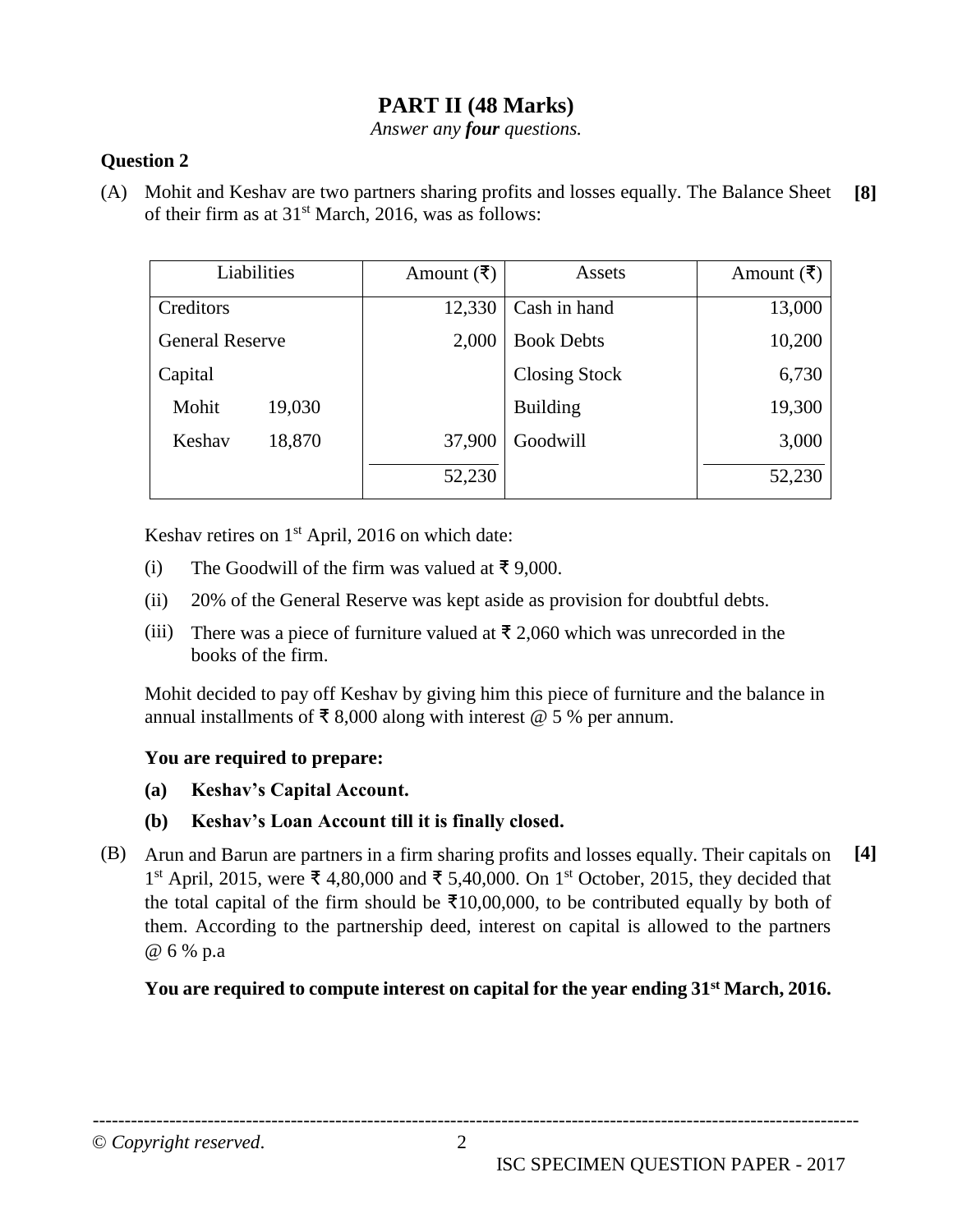(A) Nickel Ltd. issued Equity shares of ₹10 each at a premium of ₹3 per share payable as ₹4 per share on application, ₹5 per share on allotment (including premium), ₹2 per share on first call and ₹2 per share on final call. **[8]**

Amit, who had applied for 2,000 shares, was allotted 1,200 shares. He failed to pay the allotment money and on his failure to pay the first call his shares were forfeited.

Out of the forfeited shares, 1,000 were reissued at ₹7 per share.

#### **You are required to pass journal entries for forfeiture and reissue.**

(B) Carbon Ltd. forfeited 800 shares of ₹20 each issued at a premium of ₹2 per share (₹18 called up) on which first call of ₹4 per share was not paid. **[4]**

Of these 300 shares were re-issued  $\omega$  ₹15 per share as ₹18 paid up.

#### **You are required to pass journal entries for forfeiture and reissue.**

#### **Question 4**

(A) On 1<sup>st</sup> April, 2015 Max Ltd. took over assets of ₹4,50,000 and liabilities of ₹ 60,000 of Prudence Ltd. for the purchase consideration of ₹4,40,000. It paid the purchase consideration by issuing 8% Debentures of  $\text{\textsterling}100$  each at 10% premium. On the same date it issued another 3,000 8% Debentures of ₹100 each at a discount of 10%, redeemable at a premium of 5% after 5 years. According to the terms of the issue ₹30 is payable on application and the balance on the allotment of debentures. **[8]**

#### **You are required to pass journal entries in the books of Max Ltd. to record the above transactions.**

(B) Palms Ltd. was formed on 1<sup>st</sup> November, 2015, with a capital  $\bar{\tau}$ 12,00,000 divided into Equity shares of ₹10 each at a premium of ₹2 per share. It offered 1,00,000 shares to the public. **[4]**

The issue price was payable as follows:

₹4 with application

 ₹6 with allotment (including premium) The balance as and when required.

The balance was not called till the date of the Balance Sheet.

All the shares offered by the company were subscribed for. One shareholder holding 1,000 shares paid the balance with allotment.

Another shareholder holding 800 shares did not pay the allotment money when due.

**You are required to show the items under Equity and Liabilities in the Balance Sheet of the Company (prepared as per Schedule III of the Companies Act 2013) at the end of the financial year with Notes to Accounts.**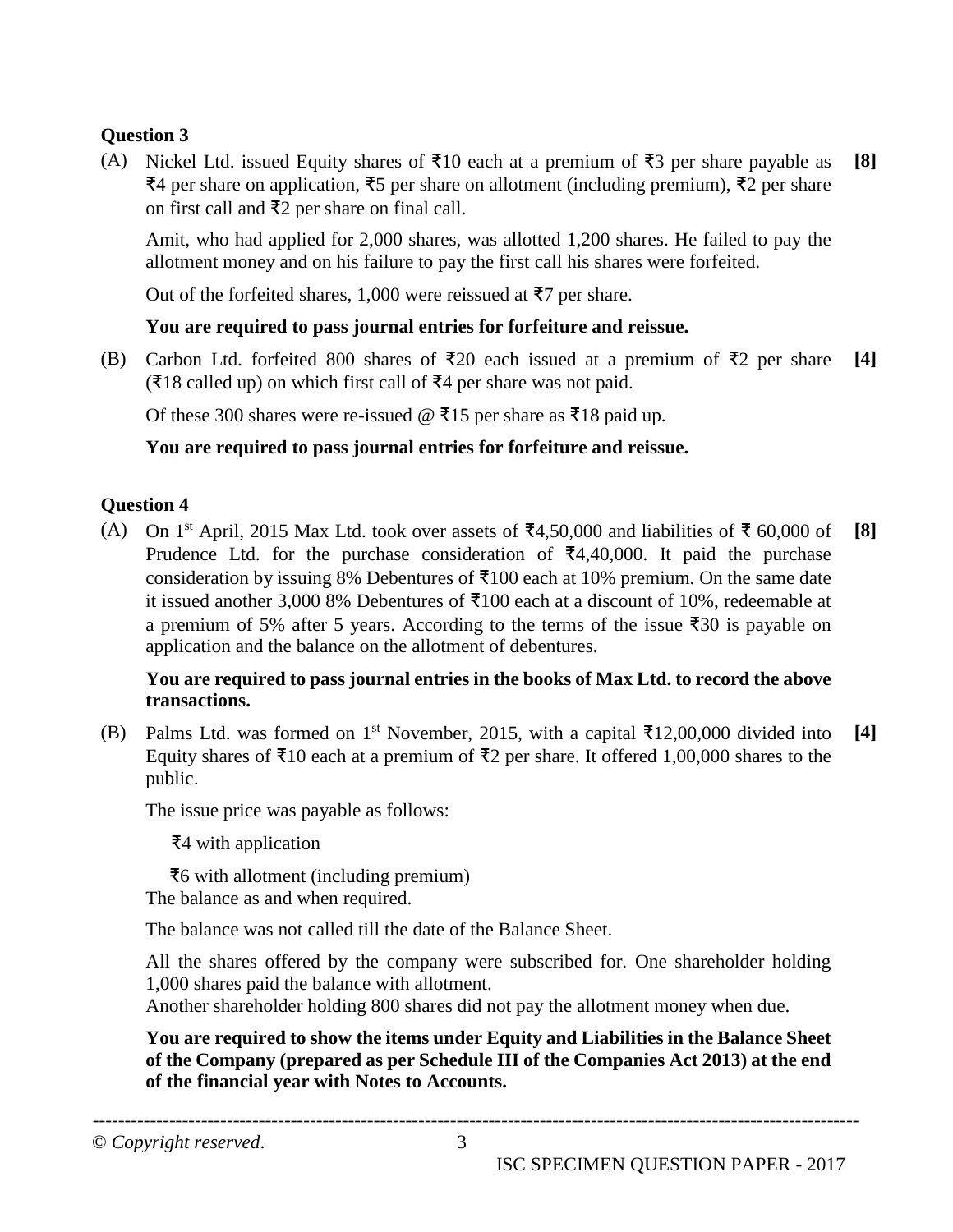(A) Diya and Riya were partners sharing profits and losses equally. On  $31<sup>st</sup>$  March, 2016, the Balance Sheet of the firm was as follows: **[8]**

| Liabilities                   | Amount $($ ₹ $)$ | Assets                   | Amount $(\xi)$ |
|-------------------------------|------------------|--------------------------|----------------|
| <b>Sundry Creditors</b>       | 60,000           | Cash                     | 25,000         |
|                               |                  |                          |                |
| Riya's Loan                   | 15,000           | 42,000<br>Debtors        |                |
|                               |                  | Less Provision for       |                |
| <b>General Reserve</b>        | 15,000           | (6000)<br>Doubtful Debts | 36,000         |
|                               |                  |                          |                |
| <b>Investment Fluctuation</b> | 2,000            | <b>Stock</b>             | 12,000         |
| Fund                          | 30,000           |                          |                |
| Riya's Capital                |                  | Investments              | 18,000         |
|                               | 10,000           | Plant & Machinery        | 39,000         |
| Diya's Capital                |                  |                          |                |
|                               |                  | Diya's Loan              | 2,000          |
|                               |                  |                          |                |
|                               | 1,32,000         |                          | 1,32,000       |

Their firm was dissolved on above date and the assets and liabilities were settled as follows:

- (i) The creditors were paid off by giving them the plant and machinery at a discount of 10% and the balance in cash.
- (ii) Riya's loan was paid off with interest of  $\text{\textsterling}500$ .
- (iii) Debtors realized 10% less of the amount due from them.
- (iv) Stock was taken over by Riya at ₹7,000.
- (v) Investments realized 80% of their book value.
- (vi) Realisation expenses ₹600 were paid by Diya.

#### **You are required to prepare:**

- **(a) Realisation Account.**
- **(b) Riya's Loan Account.**
- **(c) Diya's Loan Account.**

© *Copyright reserved*. 4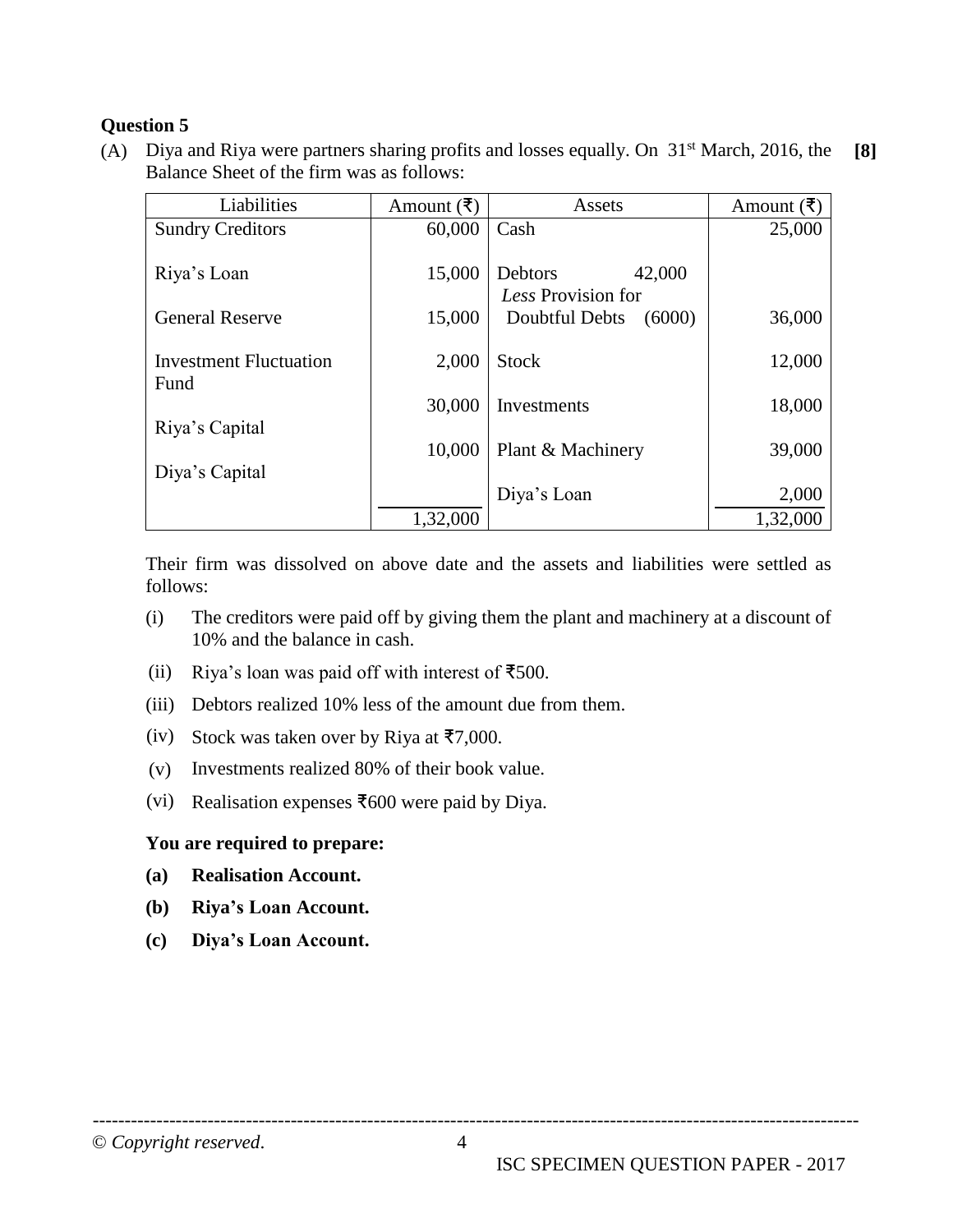(B) Cake and Muffin are partners sharing profits and losses in the ratio of 5:4.

On April 1, 2016, they admit Cookie as a new partner for  $1/6<sup>th</sup>$  share in the profits of the firm and the new ratio agreed upon is 3:2:1.

Goodwill, at the time of Cookie's admission is to be valued on the basis of capitalisation of the average profits of the last three years. Profits for the last three years were:

| Year ended 31 <sup>st</sup> March, 2014 | ₹ 39,000 (including an abnormal loss of<br>₹ $9,000$ ). |
|-----------------------------------------|---------------------------------------------------------|
| Year ended 31 <sup>st</sup> March, 2015 | ₹ 83,000 (including an abnormal gain of<br>₹ 8,000).    |
| Year ended $31st$ March, 2016           | ₹ 72,000.                                               |

On 1<sup>st</sup> April, 2016, the firm had assets of ₹ 8,00,000. Its creditors amounted to ₹ 3,60,000. The firm had a Reserve Fund of  $\bar{\tau}$  40,000 while Partners' Capital Accounts showed a balance of ₹ 4,00,000.

The normal rate of return expected from this class of business is 13%.

Cookie brings in ₹ 2,00,000 for her capital but is unable to bring in cash her share of goodwill.

#### **You are required to calculate:**

- **(i) Calculate Cookie's share of Goodwill in the firm (Show your workings clearly).**
- **(ii) Pass journal entries at the time of Cookie's admission.**

#### **Question 6 [12]**

The capital accounts of Asif and Benny stood at ₹ 30,000 and ₹ 40,000 respectively after the necessary adjustments in respect of drawings and net profit for the year ended 31<sup>st</sup> March, 2016. It was subsequently ascertained that interest on capital @ 10% per annum and interest on drawings @ 5 % per annum were not taken into account in arriving at the divisible profits for the year.

The drawings of the partners had been: Asif  $\bar{\xi}$  1,200 drawn at the end of each half year and Benny ₹ 1,200 drawn at the end of each quarter.

The net profit for the year amounted to  $\bar{\tau}$  20,000. The partners share profits and losses in the ratio of 3:2.

------------------------------------------------------------------------------------------------------------------------

#### **You are required to:**

- **(i) Pass the necessary** *journal entries* **to rectify the lapse in accounting.**
- **(ii) Prepare the adjusted capital accounts of the partners.**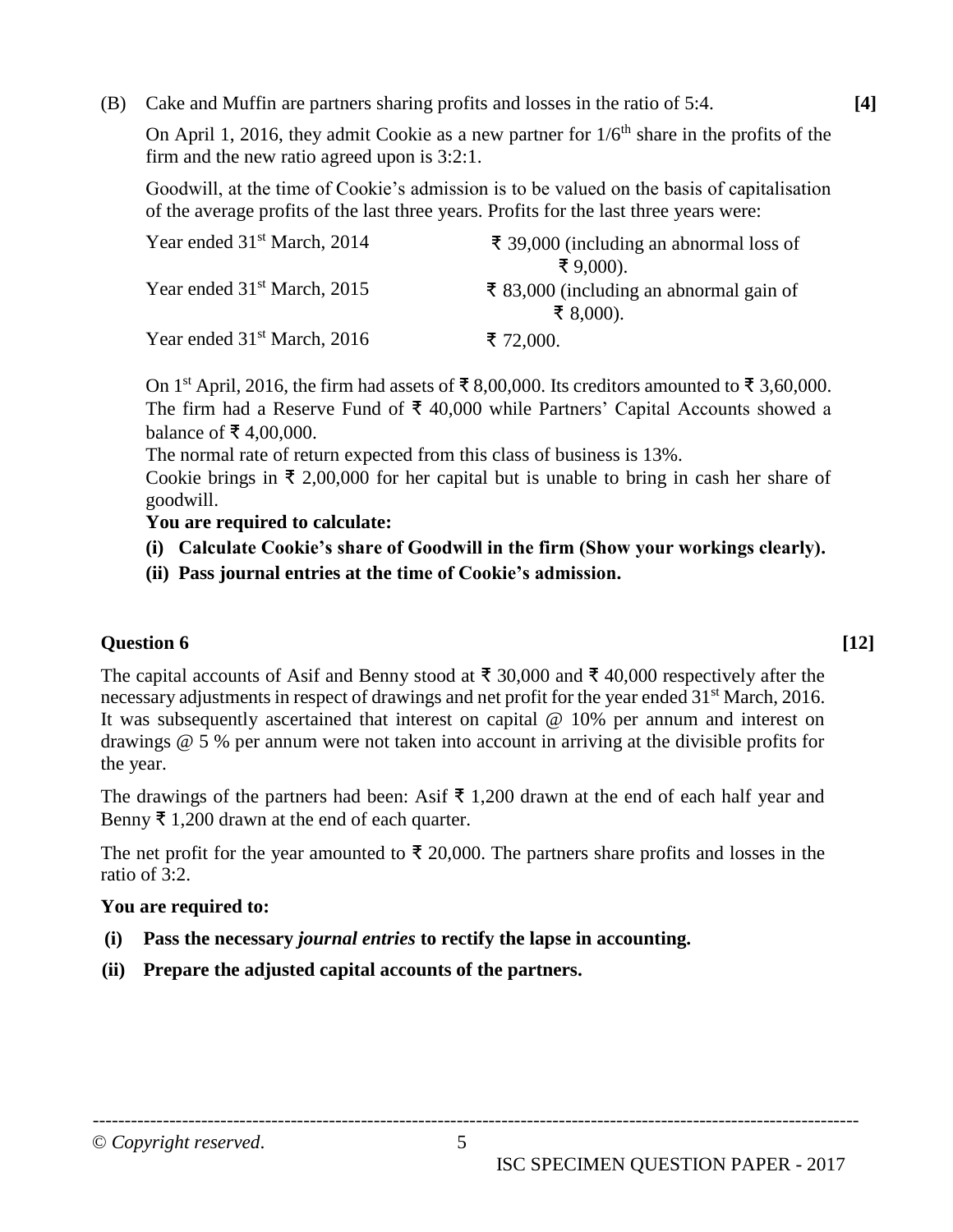#### **Question 7 [12]**

Dhruv and Ansh are partners in a firm sharing profits and losses: Dhruv 75% and Ansh 25% respectively.

| Liabilities             |        | Amount $($ ₹ $)$ | Assets                          | Amount $($ ₹ $)$ |
|-------------------------|--------|------------------|---------------------------------|------------------|
| <b>Sundry Creditors</b> |        | 39,000           | Cash                            | 10,000           |
| Workmen Compensation    |        |                  | <b>Sundry Debtors</b><br>18,500 |                  |
| Reserve                 |        | 5,000            | Less Prov. for                  |                  |
| Profit & Loss Account   |        | 10,000           | Doubtful debts $(1,500)$        | 17,000           |
| Capital Accounts:       |        |                  | <b>Stock</b>                    | 37,000           |
| Dhruv                   | 30,000 |                  | Furniture                       | 5,000            |
| Ansh                    | 20,000 | 50,000           | Land & Buildings                | 25,000           |
|                         |        |                  | Goodwill                        | 10,000           |
|                         |        | 1,04,000         |                                 | 1,04,000         |

Their Balance Sheet as at 31<sup>st</sup> March, 2016 is given below:

On 1<sup>st</sup> April, 2016, Kavi is admitted as a new partner on the following terms:

- (i) The value of stock is to be increased to  $\bar{\tau}$  42,000.
- (ii) Land and building is to be reduced by 20%.
- (iii) Bad debts amounting to  $\bar{\mathbf{\tau}}$  1,800 are to be written off.
- (iv) Creditors include an amount of ₹ 5,000 received as commission from Amar. The necessary adjustment is required to be made.
- (v) The liability on Workmen Compensation Reserve is determined at  $\bar{\tau}$  3,000.
- (vi) Kavi is to pay  $\bar{\tau}$  15,000 to the existing partners as premium for Goodwill for 20% of the future profits of the firm. He is also to bring in capital equal to  $1/4<sup>th</sup>$  of the combined capitals of Dhruv and Ansh.

#### **You are required to:**

- **(i) Pass journal entries on the date of Kavi's admission.**
- **(ii) Prepare the opening Balance sheet of the new firm on the completion of the transactions.**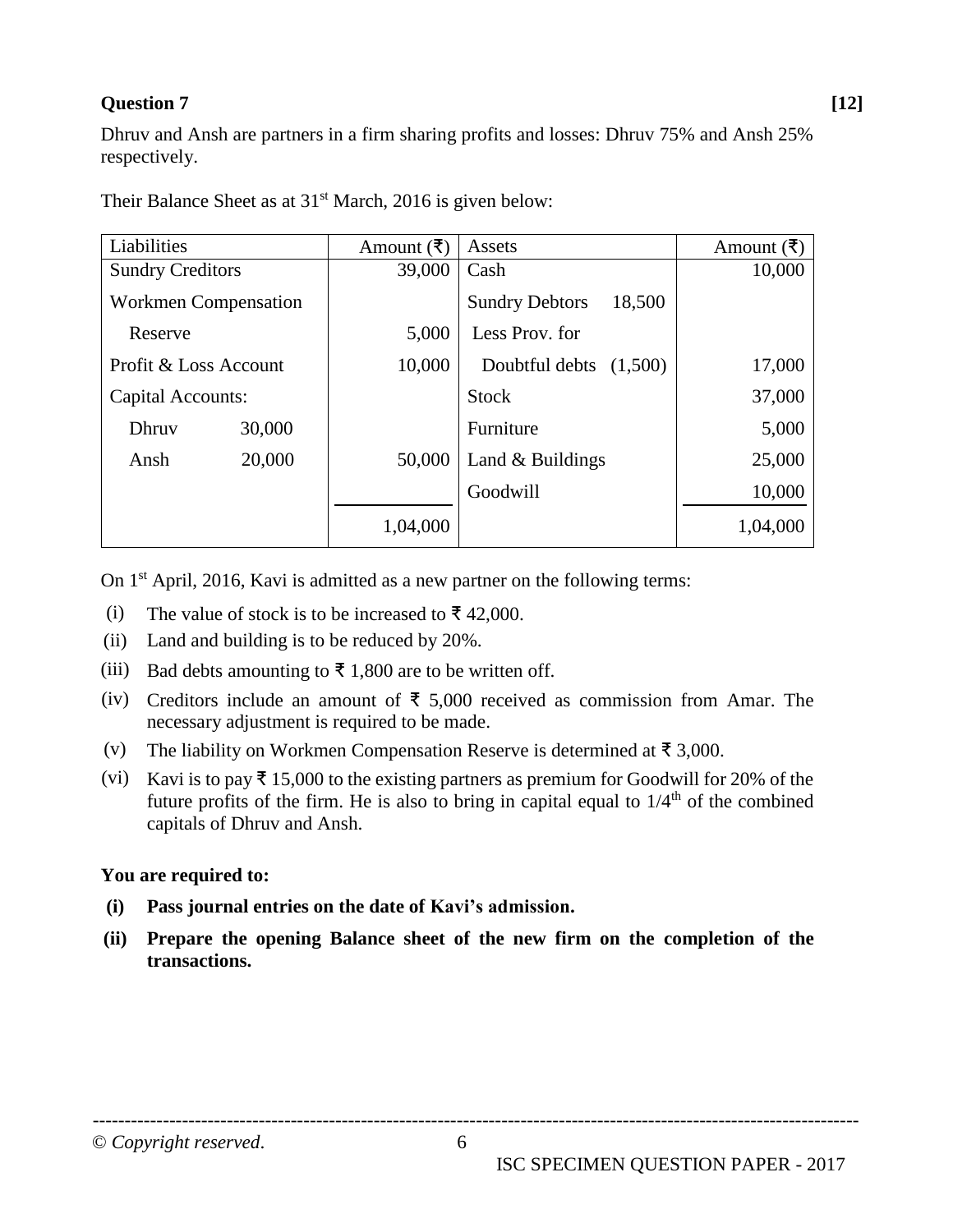Deepak and Rajesh enter into a Joint Venture to sell umbrellas. Deepak agreed to bring his contribution in cash. Accordingly, a Joint Bank account was opened by him for a sum of ₹ 90,000. Rajesh brought in umbrellas worth ₹ 40,000 as part of his share of capital.

Further, umbrellas worth ₹ 1,10,000 were purchased from Kamal who was paid ₹ 60,000 in cash and the balance by a promissory note signed by Deepak and Rajesh. The umbrellas were sent to distant markets for sale. Expenses totaling ₹ 6,000 were incurred in sending them.

Umbrellas originally costing ₹ 50,000 were damaged in transit and a sum of ₹ 40,000 was received from the insurance company. The remaining umbrellas were sold at a profit of 20% on the original cost + proportionate direct expenses.

The promissory note was retired at a rebate of  $\bar{\tau}$  1,000.

Rajesh, who looked after the sales, was entitled to a commission @ 2% on the profit after charging such commission.

#### **You are required to prepare:**

- **(i) Joint Bank Account.**
- **(ii) Joint Venture Account.**
- **(iii) Co- Venturers' Account.**

**[12]**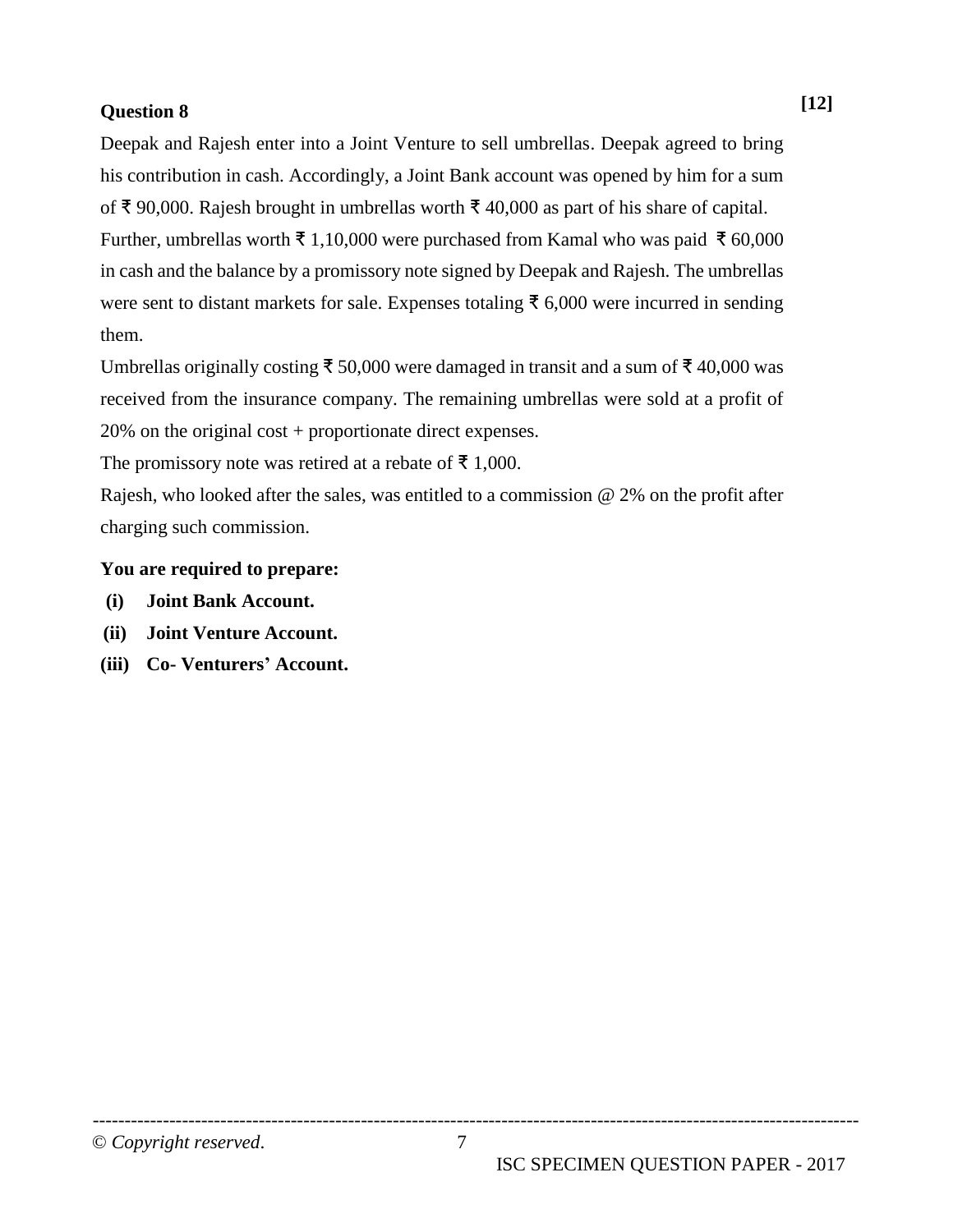### **SECTION B (20 Marks)**

Answer *any two questions.*

#### **Question 9**

| Why are Prepaid expenses not considered as Quick Assets? |                                              | $[2]$ |
|----------------------------------------------------------|----------------------------------------------|-------|
| From the following, calculate Inventory Turnover Ratio:  |                                              |       |
| <b>Particulars</b>                                       |                                              |       |
| <b>Opening Inventory</b>                                 | ₹ 28,000                                     |       |
| Closing Inventory                                        | ₹ 52,000                                     |       |
| <b>Revenue from Operations</b>                           | ₹ 6,00,000                                   |       |
| <b>Gross Profit</b>                                      | 25% on cost of<br>revenue from<br>operations |       |
|                                                          |                                              |       |

#### (c) **From the following information calculate (up to two decimal places) : [6]**

- **(i) Trade Receivables Turnover Ratio**
- **(ii) Operating Profit Ratio**
- **(iii) Net Profit Ratio**

| <b>Cash Revenue from Operations</b>   | ₹ 1,00,000 |
|---------------------------------------|------------|
| <b>Net Purchases</b>                  | ₹ 2,97,000 |
| <b>Credit Revenue from Operations</b> | ₹ 3,00,000 |
| <b>Closing Debtors</b>                | ₹ 80,000   |
| <b>Closing Bills Receivables</b>      | ₹ 60,000   |
| Carriage inward                       | ₹ 3,000    |
| Finance cost                          | ₹ 5,000    |
| Administrative expenses               | ₹40,000    |
| Profit on sale of fixed asset         | ₹ 10,000   |
| Discount received                     | ₹7,000     |
|                                       |            |

© *Copyright reserved*. 8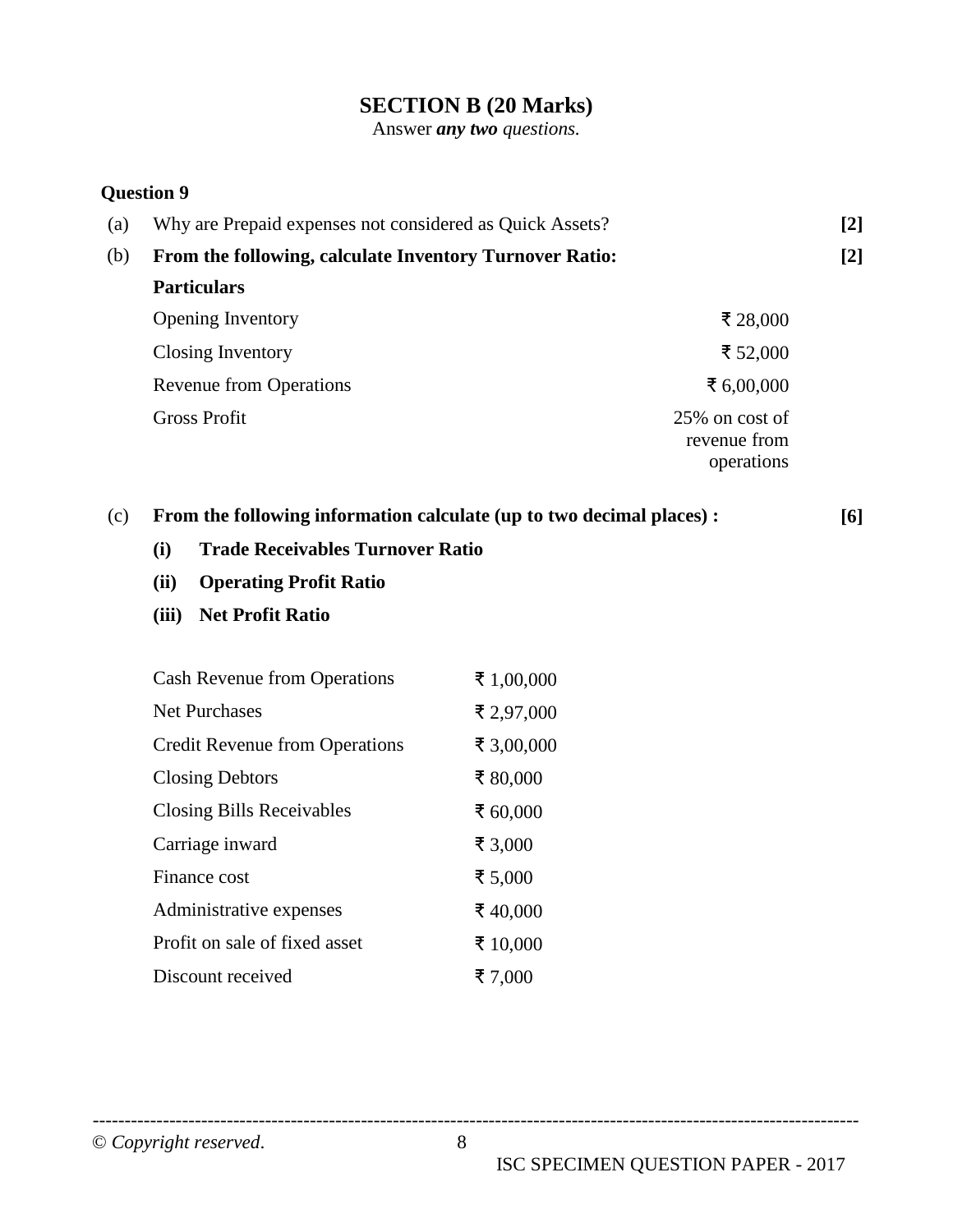#### (A) **From the following particulars, calculate Cash Flow from Investing Activities: [4]**

| <b>Assets</b>                  | Note. | 31.03.2016 | 31.03.2015 |
|--------------------------------|-------|------------|------------|
|                                | No.   | E)         |            |
| <b>Non-Current Assets</b>      |       |            |            |
| <b>Fixed Assets</b><br>(a)     |       |            |            |
| Tangible<br>$\left( 1 \right)$ |       | 13,40,000  | 11,20,000  |
| Intangible<br>(i)              | 2     | 4,60,000   | 4,80,000   |
| Non-Current Investments<br>(b) |       | 2,60,000   | 1,60,000   |

#### **Notes to Accounts:**

|    | <b>Particulars</b>              | 31.03.2016                | 31.03.2015                        |
|----|---------------------------------|---------------------------|-----------------------------------|
|    |                                 | $(\overline{\mathbf{t}})$ | $(\overline{\blacktriangledown})$ |
| 1  | <b>Tangible Fixed Assets</b>    |                           |                                   |
|    | Machinery                       | 12,40,000                 | 10,20,000                         |
|    | Land                            | 1,00,000                  | 1,00,000                          |
|    |                                 | 13,40,000                 | 11,20,000                         |
| 2  | <b>Intangible Assets</b>        |                           |                                   |
|    | Goodwill                        | 2,00,000                  | 1,00,000                          |
|    | Patents                         | 2,60,000                  | 3,80,000                          |
|    |                                 | 4,60,000                  | 4,80,000                          |
|    |                                 |                           |                                   |
| 3. | <b>Non- Current Investments</b> |                           |                                   |
|    | Shares of Finance Ltd.          | 2,60,000                  | 1,60,000                          |

Additional Information:

- (i) Patents were written off to the extent of  $\bar{\tau}$  40,000 and some patents were sold at a profit of ₹ 20,000.
- (ii) A Machine costing ₹ 1,40,000 (depreciation provided thereon ₹ 60,000 ) was sold for ₹ 50,000.
- (iii) Depreciation charged during the year on Plant and Machinery was  $\bar{\tau}$  1,40,000.
- (iv) Dividend received on shares ₹ 40,000.

© *Copyright reserved*. 9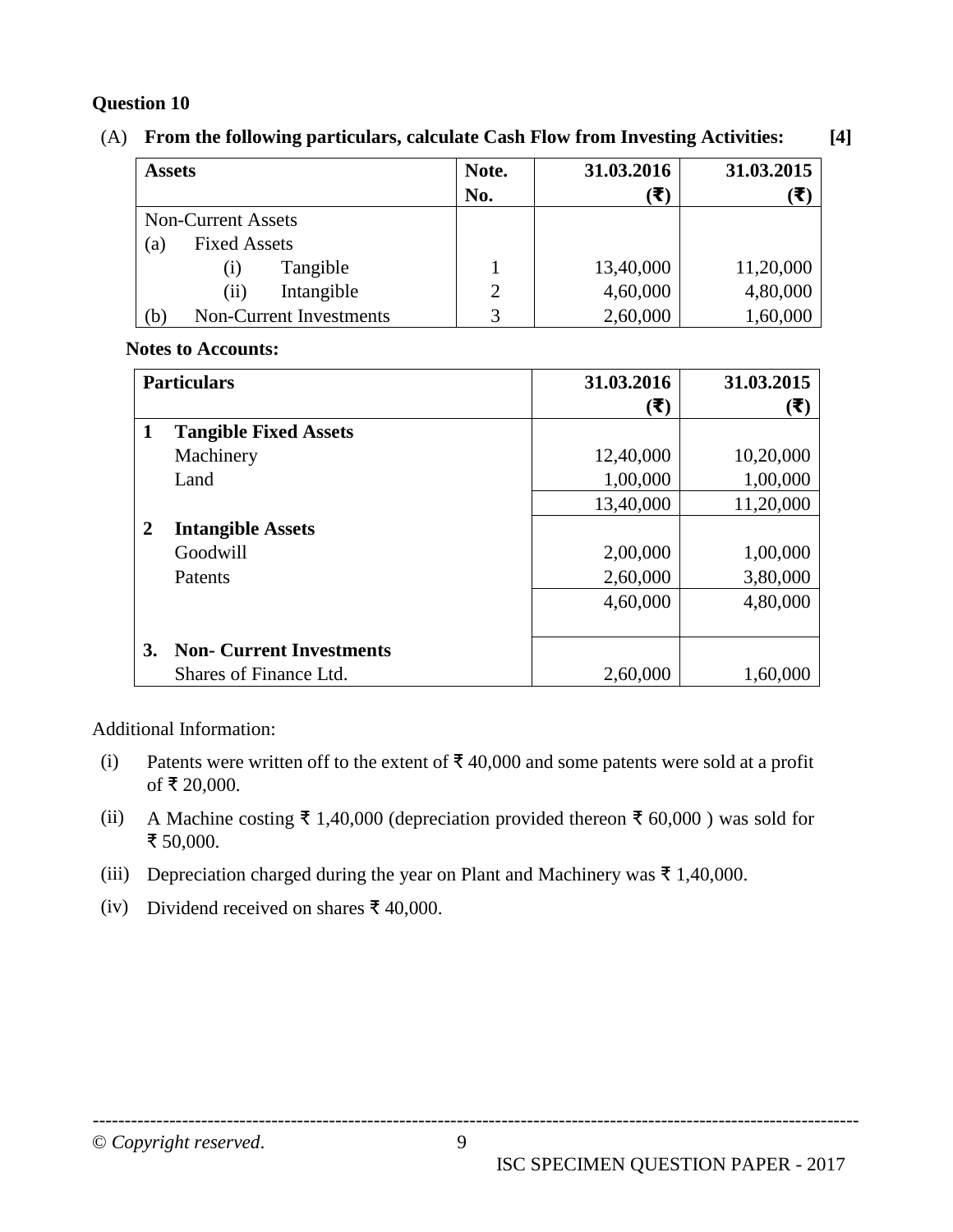(B) **From the following extracts of a company's Balance Sheets, calculate Cash from [6] Financing Activities for the year ending 31st March, 2016:**

| <b>Particulars</b>                | 31.3.2016              | 31.3.2015                 |
|-----------------------------------|------------------------|---------------------------|
|                                   | $(\blacktriangledown)$ | $(\overline{\mathbf{x}})$ |
| <b>Equity Share Capital</b>       | 9,00,000               | 7,00,000                  |
| <b>Securities Premium Reserve</b> | 1,25,000               | 1,00,000                  |
| 12% Debentures                    | 4,00,000               | 3,00,000                  |
| Proposed Dividend                 | 60,000                 | 70,000                    |
| <b>Bank Overdraft</b>             | 12,000                 | 10,000                    |

Additional information:

- (i) Dividend proposed on Equity Shares ₹ 65,000.
- (ii) Debentures were issued on  $1<sup>st</sup>$  April, 2015, at a discount of 10%.
- (iii) Unclaimed Dividend ₹ 7,000.

#### **Question 11**

| (A) |  | Name any two commonly used tools for comparison of Financial Statements. | [2] |
|-----|--|--------------------------------------------------------------------------|-----|
|     |  |                                                                          |     |

- (B) (i) State whether declaration of final dividend would result in inflow, outflow or no flow of cash. **[2]**
	- (ii) Give one difference between an Operating Activity and an Investing Activity.

(C) **Give the formulae for calculating the following ratios: [2]**

- (i) Interest Coverage Ratio
- (ii) Proprietary Ratio

#### (D) **From the following data, prepare a Common Size Statement of Profit & Loss [8] [4]of Pitambar Ltd.**

| Particulars                                 | 31.03.2016 | 31.03.2015 |
|---------------------------------------------|------------|------------|
|                                             | (₹)        | (₹)        |
| Revenue from Operations (% of Other Income) | 200%       | 200%       |
| Other Income                                | 2,00,000   | 1,50,000   |
| Cost of Materials consumed (% of Operating  | 60%        | 50%        |
| Revenue)                                    |            |            |
| Other Expenses (% of Material Cost)         | 10%        | 20%        |
| <b>Tax Rate</b>                             | 30%        | 30%        |

© *Copyright reserved*. 10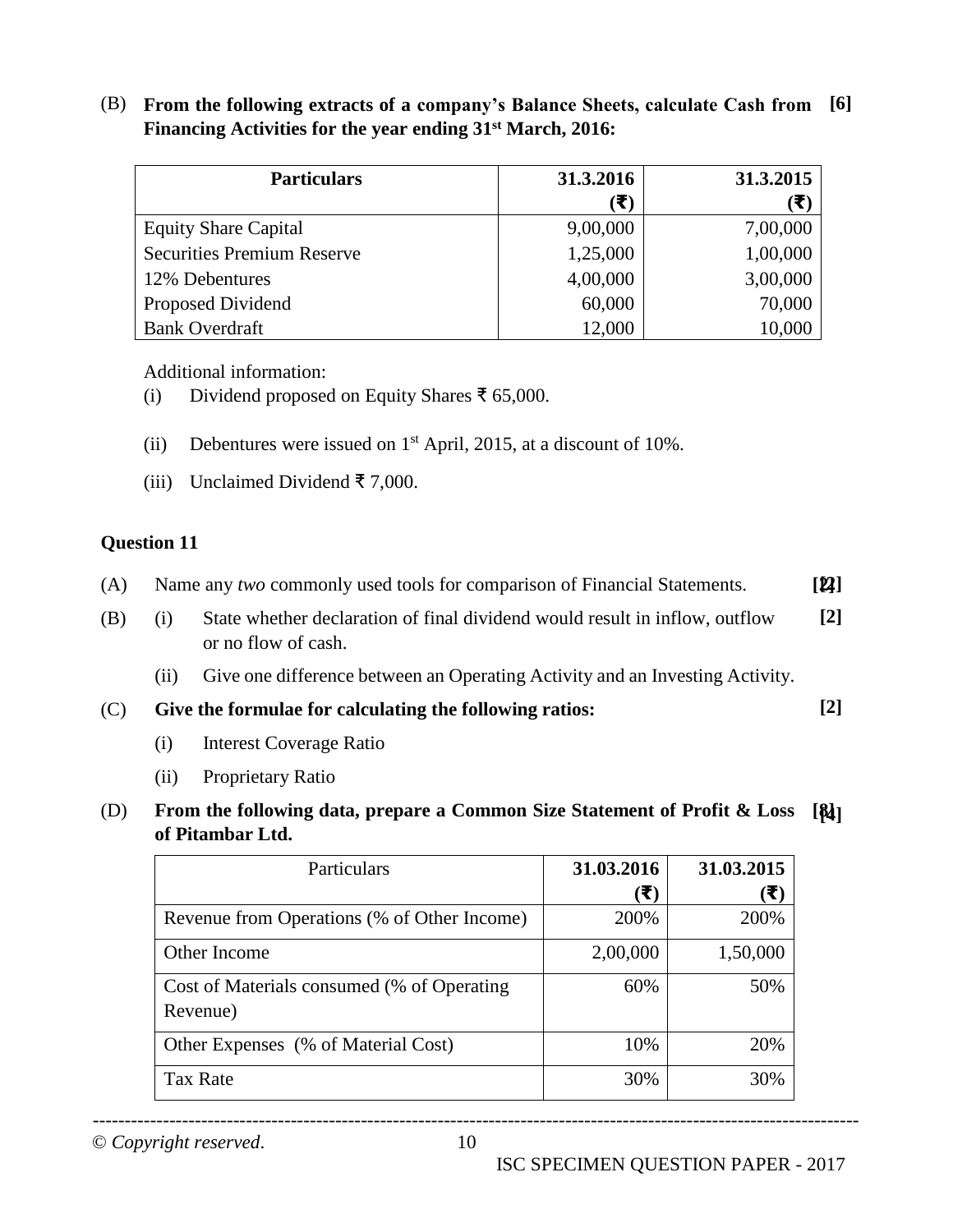### **SECTION C (20 Marks)**

#### Answer *any two questions.*

#### **Question 12**

| (i)   | Describe <i>range</i> with an example.                                           | [2] |
|-------|----------------------------------------------------------------------------------|-----|
| (ii)  | What is <i>fill handle</i> ? Why is it used?                                     | [2] |
| (iii) | Mention, with an example, the important criteria for using any formula in excel. | [2] |
| (iv)  | State <i>any two</i> methods to increase or decrease the column width.           | [2] |
| (v)   | Write the formula for calculating:                                               | [2] |
|       | Minimum of cell values<br>(a)                                                    |     |

(b) Sum of the values in a range that meet specific criteria

#### **Question 13**

From the given table:

| <b>Employee code</b> | <b>Basic Salary</b>               | DA                        | <b>HRA</b>                        | <b>Gross Salary</b> |
|----------------------|-----------------------------------|---------------------------|-----------------------------------|---------------------|
|                      | $(\overline{\overline{\bullet}})$ | $(\overline{\mathbf{t}})$ | $(\overline{\overline{\bullet}})$ | (₹)                 |
| 001                  | 12500                             | 1875                      | 5000                              | 19375               |
| 002                  | 9800                              | 1470                      | 3920                              | 15190               |
| 003                  | 10100                             | 1515                      | 4040                              | 15655               |
| 004                  | 11800                             | 1770                      | 4720                              | 18290               |
| 005                  | 13200                             | 1980                      | 5280                              | 20460               |

- (i) Give the expression for calculating Gross Salary of each employee for the column 'Gross'. **[2]**
- (ii) Write the expression for retrieving maximum salary paid. **[2]**
- 
- (iii) Mention *any two* methods to introduce a new column to the left of the column 'Gross'. **[2]**
- (iv) Name the above column **'PF'**, and give an expression to calculate values as 10% of  $(Basic + DA).$ **[2]**
- (v) How will the formula to calculate 'Gross', which is a total of Basic, DA, HRA and PF, be changed? **[2]**

© *Copyright reserved*. 11